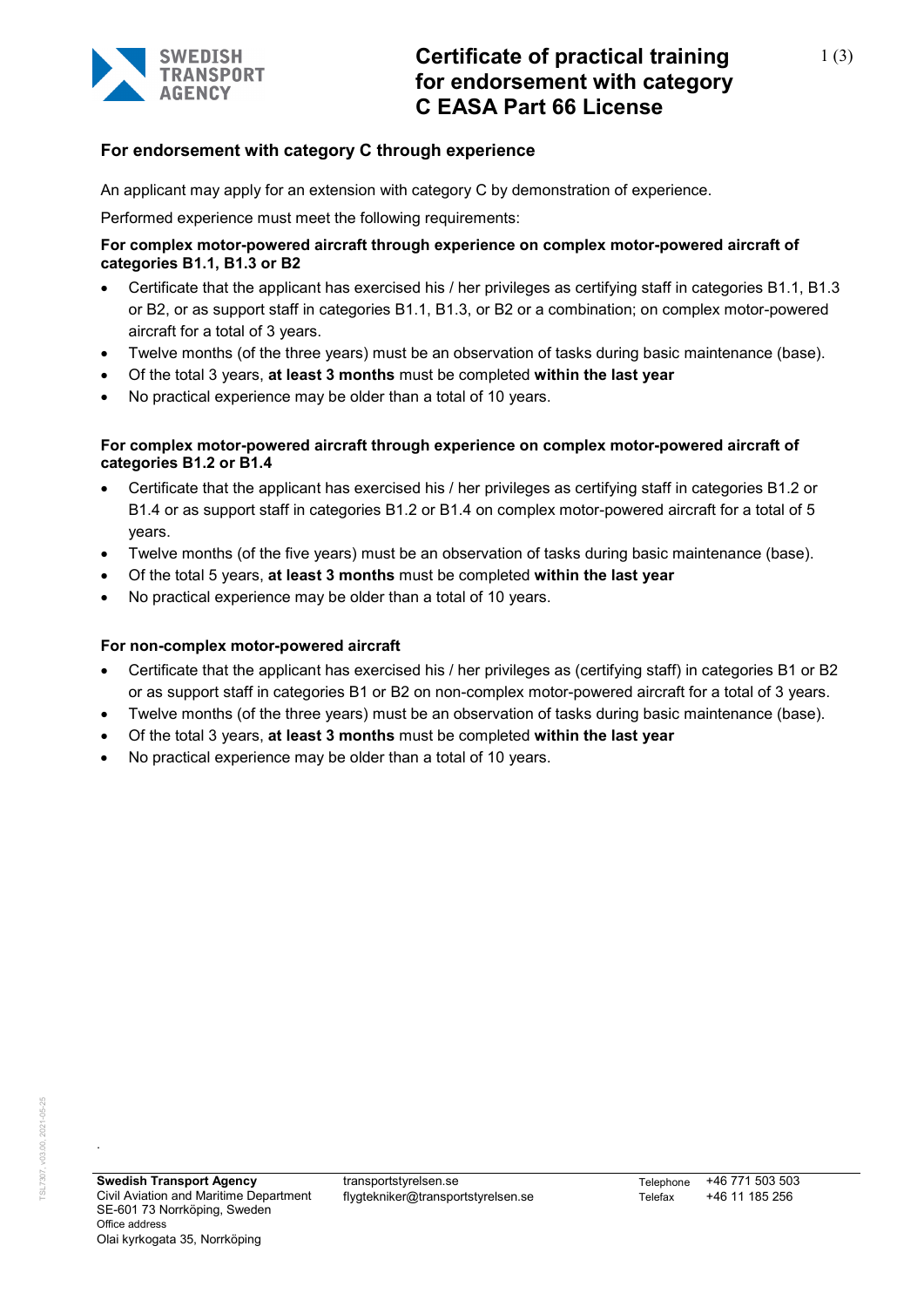

# **Certificate of practical training for endorsement with category C EASA Part 66 License**

# **Organisation No 1**

| License Category EASA Part 66 C                                                                              |                                                              |  |
|--------------------------------------------------------------------------------------------------------------|--------------------------------------------------------------|--|
| Name of Applicant                                                                                            |                                                              |  |
|                                                                                                              |                                                              |  |
| AML License No and/or Date of Birth                                                                          | Part-M/Part-145/Part-CAO Maint Approval No or AML License No |  |
|                                                                                                              |                                                              |  |
| Company/organisation/certification LAE, which certifies the experience of practicing category B1 or B2 (CRS) |                                                              |  |
|                                                                                                              |                                                              |  |
|                                                                                                              |                                                              |  |
|                                                                                                              |                                                              |  |

#### **Period of experience**

| From | ∽<br>ັບ | Days | Hours |
|------|---------|------|-------|
|      |         |      |       |

#### It is hereby certified that the applicant has met the relevant maintenance experience requirements of AMC 66.A.30(a) Basic Experience Requirements

| <u>TOGUILOITIO OF AND OUTSOURI DROID EXPONDITIO I ROGUILOITIO IL</u> |           |
|----------------------------------------------------------------------|-----------|
| Date                                                                 | Signature |
|                                                                      |           |
|                                                                      |           |
|                                                                      |           |
| License No                                                           | Name      |
|                                                                      |           |
|                                                                      |           |
|                                                                      |           |

### **Organisation No 2**

| License Category EASA Part 66 C                                                                              |                                                              |
|--------------------------------------------------------------------------------------------------------------|--------------------------------------------------------------|
| Name of Applicant                                                                                            |                                                              |
|                                                                                                              |                                                              |
| AML License No and/or Date of Birth                                                                          | Part-M/Part-145/Part-CAO Maint Approval No or AML License No |
|                                                                                                              |                                                              |
| Company/organisation/certification LAE, which certifies the experience of practicing category B1 or B2 (CRS) |                                                              |
|                                                                                                              |                                                              |
|                                                                                                              |                                                              |
|                                                                                                              |                                                              |

### **Period of experience**

| From | $\sim$<br>1 U | Days | Hours |
|------|---------------|------|-------|
|      |               |      |       |

# It is hereby certified that the applicant has met the relevant maintenance experience

| requirements of AMC 66.A.30(a) Basic Experience Requirements |           |
|--------------------------------------------------------------|-----------|
| Date                                                         | Signature |
|                                                              |           |
|                                                              |           |
| License No                                                   | Name      |
|                                                              |           |
|                                                              |           |